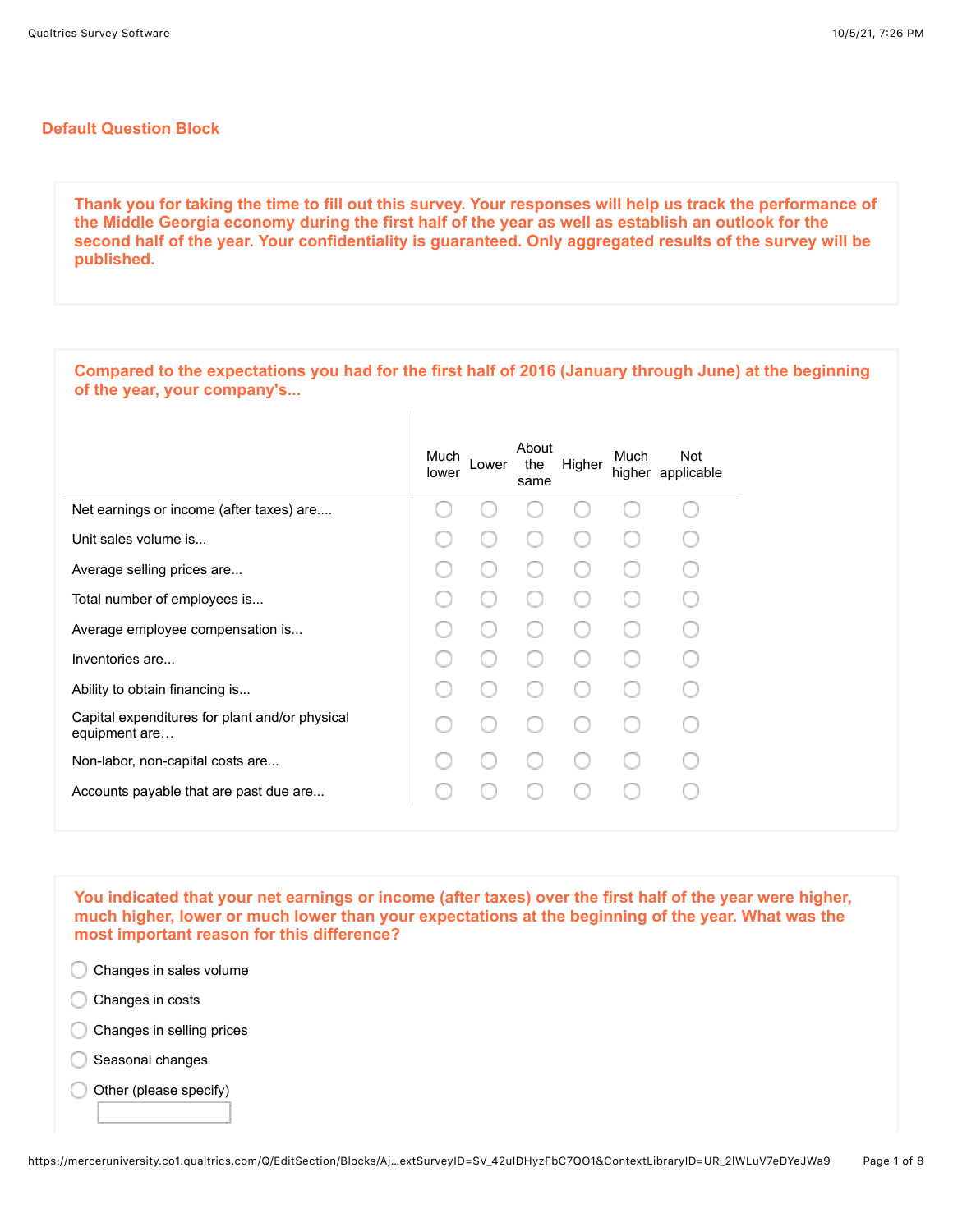| Please rank the three most significant obstacles that applied to your business during the first half of<br>2016. Enter 1 next to the most important, 2 next to second most important and 3 next to third most<br>important. |
|-----------------------------------------------------------------------------------------------------------------------------------------------------------------------------------------------------------------------------|
| Taxes                                                                                                                                                                                                                       |
| Inflation                                                                                                                                                                                                                   |
| Poor sales                                                                                                                                                                                                                  |
| Access to financing                                                                                                                                                                                                         |
| Interest rates                                                                                                                                                                                                              |
| Cost of labor                                                                                                                                                                                                               |
| Quality of labor                                                                                                                                                                                                            |
| Government regulations and/or red tape                                                                                                                                                                                      |
| Other (please specify)                                                                                                                                                                                                      |
|                                                                                                                                                                                                                             |

**You indicated that one of the three most significant obstacles that applied to your business during the first half of 2016 was "government regulations and/or red tape." Could you identify if such regulations and/or red tape were at...**

**The federal government level** 

The state government level

The local government level

Other (please specify)

 $\Box$  Sales and customer representatives Cashiers and clerks  $\Box$  Office and administration support **Laborers and freight/stock/material movers** C Construction workers and supervisors **Agricultural workers Machinists, welders, cutters, solderers and brazers Did you have any difficulty finding employees with particular labor skill sets during the first half of 2016? If so, what labor skill sets were the most difficult to find? Please mark all that apply.**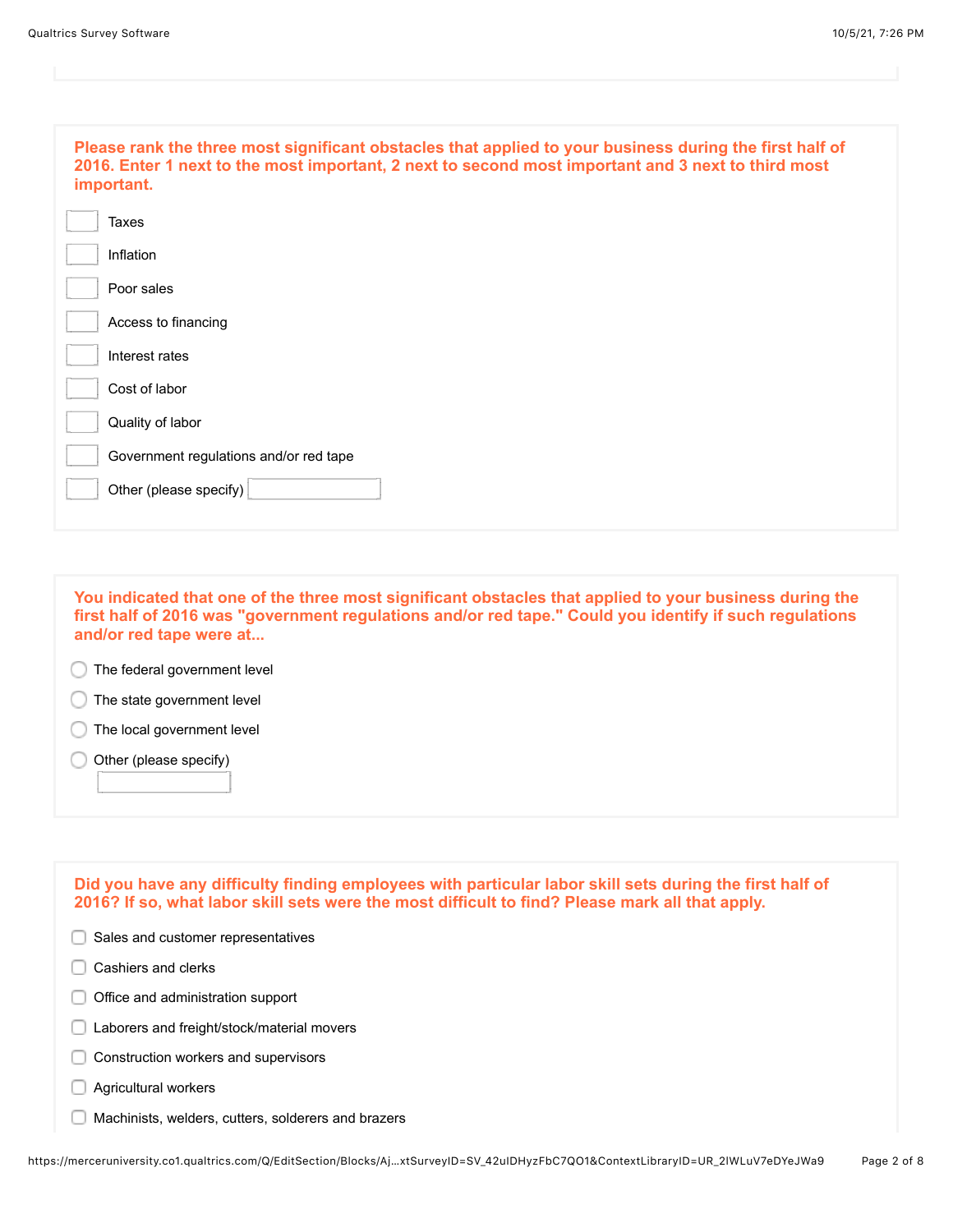- **Maintenance and repair workers**
- Industrial production managers
- **Marketing professionals**
- **Finance and accounting professionals**
- **Lawyers and legal representatives**
- $\Box$  Healthcare practitioners
- $\Box$  Other (please specify)

## **Looking ahead to the second half of 2016, exclusively for your company, you expect...**

|                                                                   | Much<br>lower | Lower | About<br>the<br>same | Higher | Much | Not<br>higher Applicable |
|-------------------------------------------------------------------|---------------|-------|----------------------|--------|------|--------------------------|
| Net earnings or income (after taxes) to be                        |               |       |                      |        |      |                          |
| Unit sales volume to be                                           |               |       |                      |        |      |                          |
| Average selling prices to be                                      |               |       |                      |        |      |                          |
| Total number of employees to be                                   |               |       |                      |        |      |                          |
| Average employee compensation to be                               |               |       |                      |        |      |                          |
| Ability to obtain financing to be                                 |               |       |                      |        |      |                          |
| Inventories to be                                                 |               |       |                      |        |      |                          |
| Capital expenditures for plant and/or physical equipment to<br>be |               |       |                      |        |      |                          |
| Non-capital, non-labor costs to be                                |               |       |                      |        |      |                          |
| Accounts payable that are past due to be                          |               |       |                      |        |      |                          |
|                                                                   |               |       |                      |        |      |                          |

**You indicated that you expect your net earnings or income (after taxes) in the second half of the year to be higher, much higher, lower or much lower than they are now. Why do you think this will be the case?** 

- C Changes in sales volume
- Changes in costs
- Changes in selling prices
- C Seasonal changes
- Other (please specify)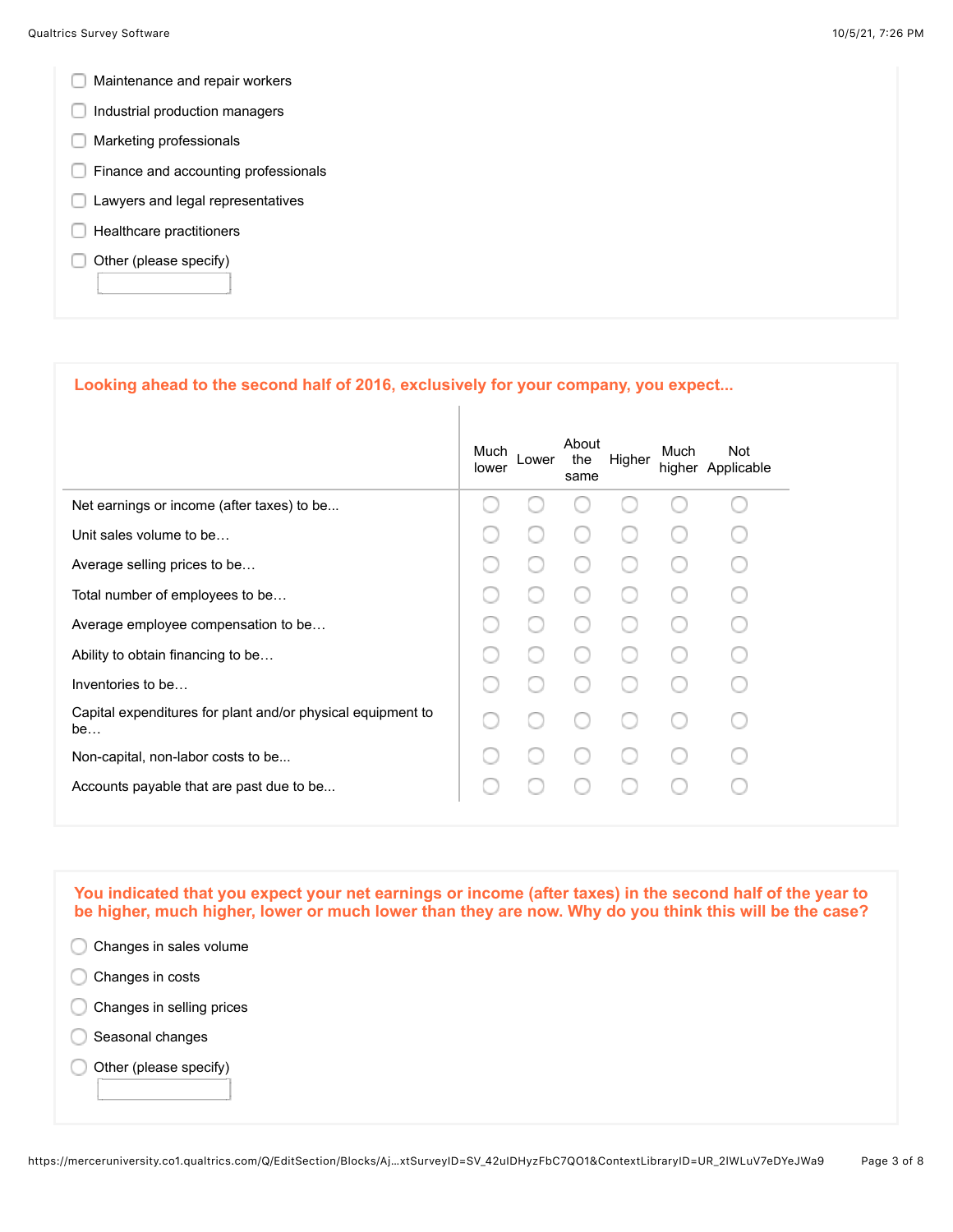| Please rank the three most significant obstacles that you expect will apply to your business in the<br>second half of 2016. Enter 1 next to the most important, 2, next to the second most important, and 3,<br>next to the third most important. |
|---------------------------------------------------------------------------------------------------------------------------------------------------------------------------------------------------------------------------------------------------|
| Taxes                                                                                                                                                                                                                                             |
| Inflation                                                                                                                                                                                                                                         |
| Poor sales                                                                                                                                                                                                                                        |
| Access to financing                                                                                                                                                                                                                               |
| Interest rates                                                                                                                                                                                                                                    |
| Cost of labor                                                                                                                                                                                                                                     |
| Quality of labor                                                                                                                                                                                                                                  |
| Government regulations and/or red tape                                                                                                                                                                                                            |
| Other (please specify)                                                                                                                                                                                                                            |
|                                                                                                                                                                                                                                                   |

**You indicated that one of the three most significant obstacles that you expect will apply to your business in the second half of 2016 will be "government regulations and/or red tape." Do you expect such regulations and/or red tape to be at...**

The federal government level

**The state government level** 

The local government level

 $\bigcirc$  Other (please specify)

| Georgia?      |          | How likely is it that the second half of 2016 will be a good time for your business to expand in Middle |        |             |
|---------------|----------|---------------------------------------------------------------------------------------------------------|--------|-------------|
| Very Unlikely | Unlikely | Undecided                                                                                               | ∟ikely | Very Likely |
|               |          |                                                                                                         |        |             |

|            |       | In general, how do you think the overall economy of Middle Georgia will be doing in the second half of 2016? |               |             |
|------------|-------|--------------------------------------------------------------------------------------------------------------|---------------|-------------|
| Much Worse | Worse | About the Same                                                                                               | <b>Better</b> | Much Better |
|            |       |                                                                                                              |               |             |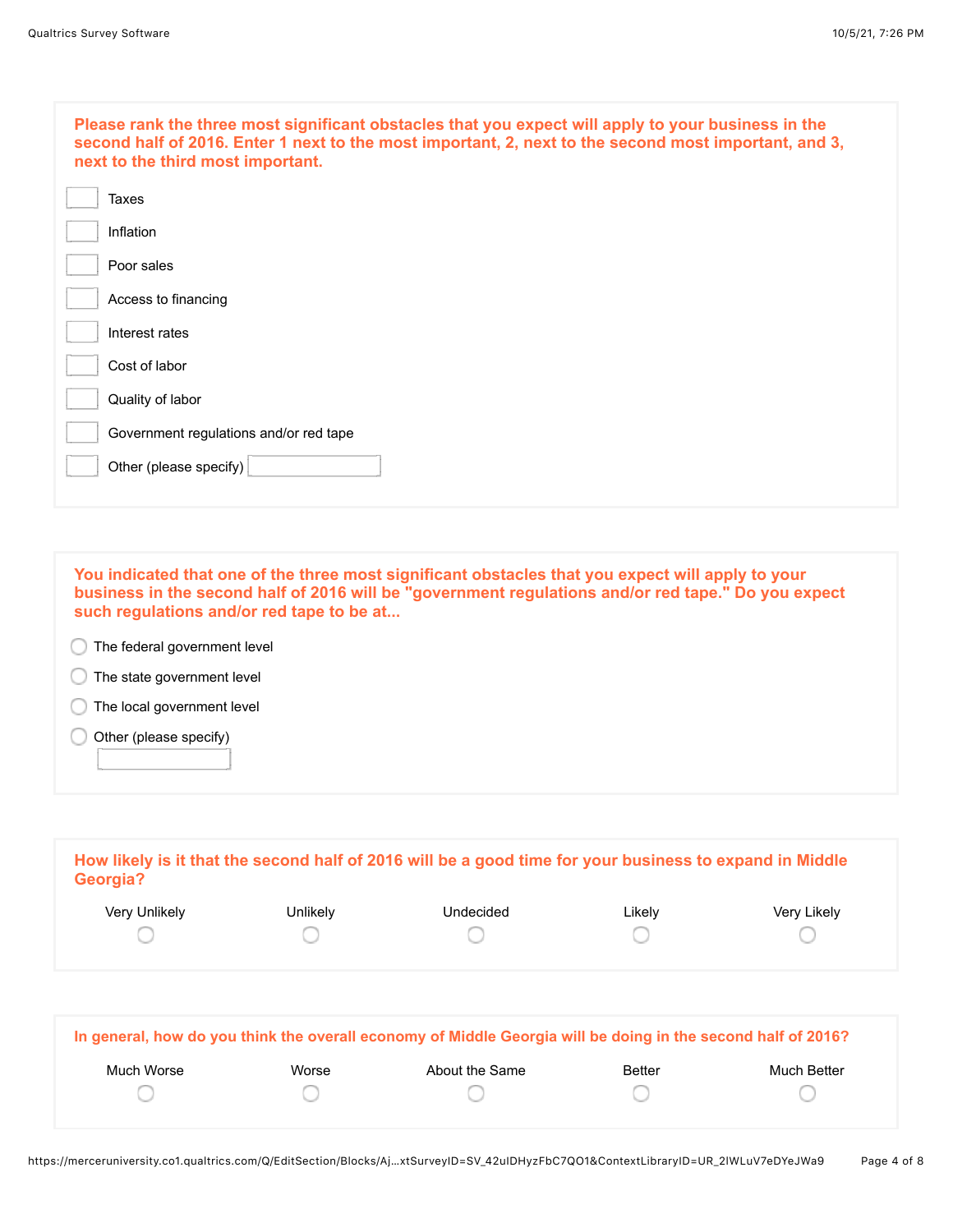**Approximately, how many employees do you currently have, full and part-time, in the Middle Georgia area?**

|                       |           | During the first half of 2016, how easy was it for your company to fill vacancies in Middle Georgia? |      |           |
|-----------------------|-----------|------------------------------------------------------------------------------------------------------|------|-----------|
| <b>Very Difficult</b> | Difficult | Neutral                                                                                              | Easv | Very Easy |
|                       |           |                                                                                                      |      |           |

| What was the main obstacle that you faced during the first half of 2016 when attempting to fill vacancies<br>in Middle Georgia? |  |
|---------------------------------------------------------------------------------------------------------------------------------|--|
|                                                                                                                                 |  |

| If you plan to hire new employees in Middle Georgia during the second half of 2016, will they mostly be |           |                                      |  |
|---------------------------------------------------------------------------------------------------------|-----------|--------------------------------------|--|
| Part Time                                                                                               | Full Time | We do not plan to hire new employees |  |
|                                                                                                         |           |                                      |  |

| What particular labor skill sets would you be looking for in potential employees during the second half<br>of 2016? |
|---------------------------------------------------------------------------------------------------------------------|
| Sales and customer representatives                                                                                  |
| Cashiers and clerks                                                                                                 |
| Office and administration support                                                                                   |
| Laborers and freight/stock/material movers                                                                          |
| Construction workers and supervisors                                                                                |
| Agricultural workers                                                                                                |
| Machinists, welders, cutters, solderers and brazers                                                                 |
| Maintenance and repair workers                                                                                      |
| Industrial production managers                                                                                      |
| Marketing professionals                                                                                             |
|                                                                                                                     |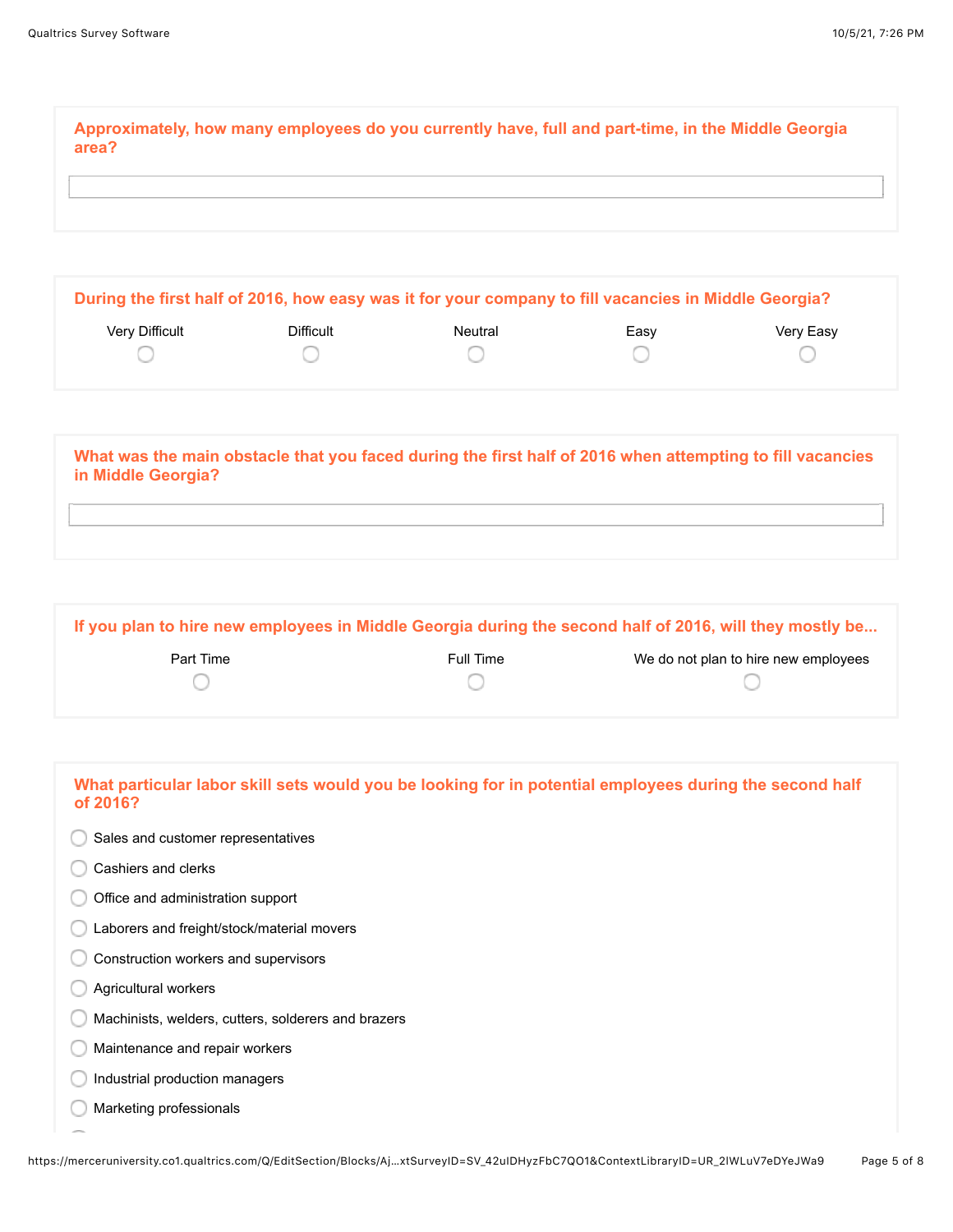Finance and accounting professionals

- **C** Lawyers and legal representatives
- **C** Healthcare practitioners
- Other (please specify) C

| In which Middle Georgia county do you plan to hire new employees during the second half of 2016? |  |
|--------------------------------------------------------------------------------------------------|--|
| Please check all that apply.                                                                     |  |

- Baldwin County
- Bibb County
- **Jones County**
- **Monroe County**
- Crawford County
- Peach County
- **Twiggs County**
- **Wilkinson County**
- **Houston County**
- **Pulaski County**
- **Putnam County**

| those affected mostly be                   |           | If you plan to REDUCE the number of employees in Middle Georgia during the second half of 2016, will |
|--------------------------------------------|-----------|------------------------------------------------------------------------------------------------------|
| Part Time                                  | Full Time | We do not plan to reduce the number of<br>employees                                                  |
|                                            |           |                                                                                                      |
| half of 2016? Please check all that apply. |           | In which Middle Georgia county do you plan to REDUCE the number of employees during the second       |
| <b>Baldwin County</b>                      |           |                                                                                                      |

- Bibb County
- Jones County n
- **Monroe County**
- Crawford County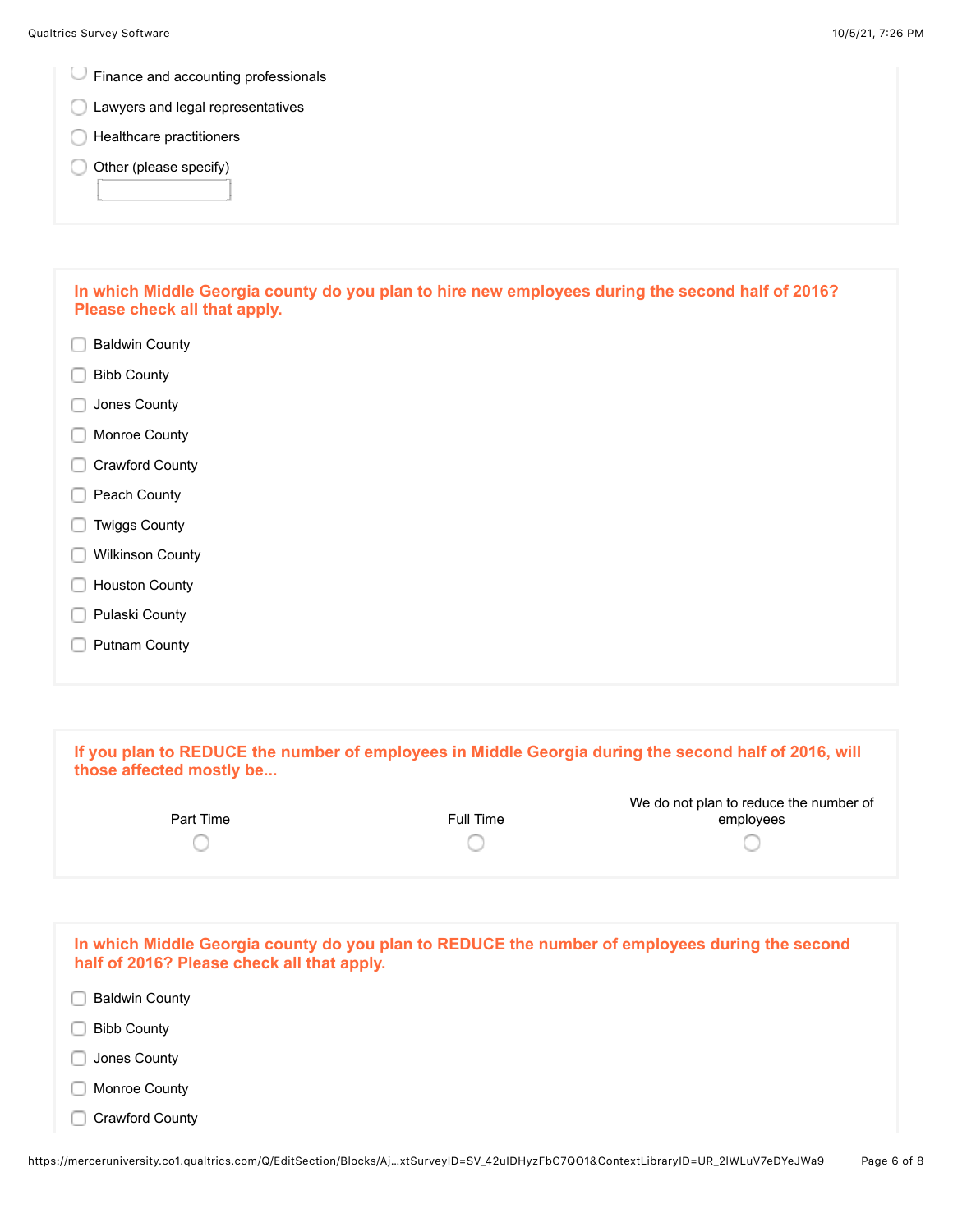- Peach County
- **Twiggs County**
- **Wilkinson County**
- **Houston County**
- **Pulaski County**
- **Putnam County**

**Do you own this business? The Second Contract of the Second Contract Contract Contract Contract Contract Contract Contract Contract Contract Contract Contract Contract Contract Contract Contract Contract Contract Contract Contract Contract Contrac** 0 O

| Is your company headquartered in Middle Georgia? |     |
|--------------------------------------------------|-----|
| Yes                                              | No. |
|                                                  |     |
|                                                  |     |

| In which Middle Georgia county is your principal office located? |  |
|------------------------------------------------------------------|--|
| <b>Baldwin County</b>                                            |  |
| <b>Bibb County</b>                                               |  |
| Jones County                                                     |  |
| Monroe County                                                    |  |
| <b>Crawford County</b>                                           |  |
| Peach County                                                     |  |
| <b>Twiggs County</b>                                             |  |
| <b>Wilkinson County</b>                                          |  |
| <b>Houston County</b>                                            |  |
| Pulaski County                                                   |  |
| <b>Putnam County</b>                                             |  |
|                                                                  |  |

**Please classify your major business activity, using one of the categories below:**

 $\curvearrowright$